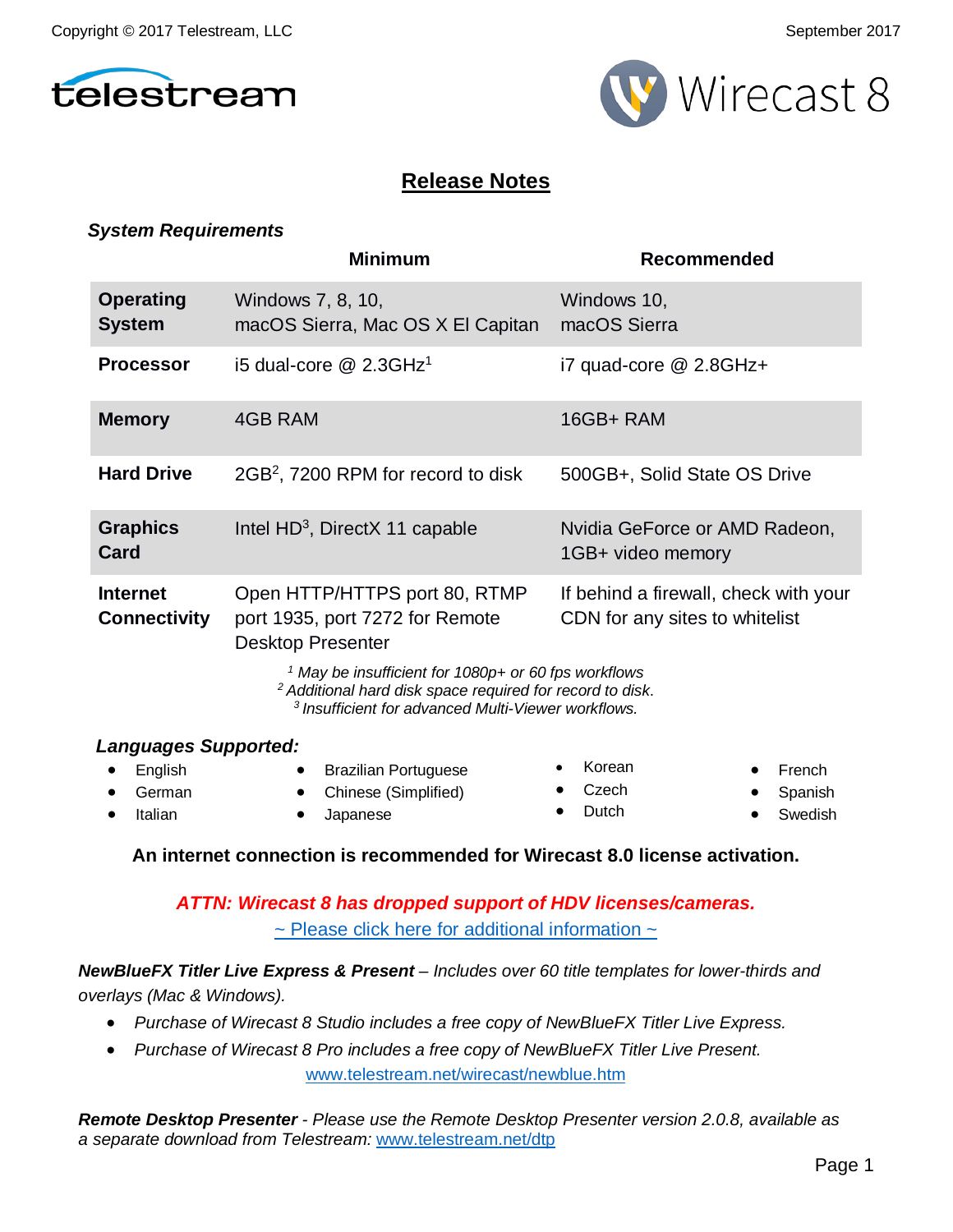



### *Best Practices*

#### Minimum Required Upload Speed:

- It is recommended that an upload speed rate of at least double the selected video bitrate be available, especially for a total target bit-rate of 10Mbps (Megabits per second) or less, or when there are multiple outgoing streams.
- Upload speed can be tested at a website such as [TestMy.net/upload.](http://testmy.net/upload)
- Additional tasks that can consume upload bandwidth on the network should also be considered when determining how much of the available upload bandwidth can be allocated towards streaming.

#### Rendezvous

Wirecast Rendezvous uses WebRTC technology that can be very resource intensive. For the best experience, we suggest considering the following table when choosing hardware:

|                        | Studio (2 guests + 1 host) | Pro $(7$ guests + 1 host)  |
|------------------------|----------------------------|----------------------------|
| Bandwidth <sup>4</sup> | Add 4 Mbps                 | Add $5+$ Mbps <sup>5</sup> |
| Processor <sup>4</sup> | i5 quad-core <sup>6</sup>  | i7 quad-core <sup>6</sup>  |

4Based on a single simultaneous stream of 720p30 x264 @ 4.0Mbps. <sup>5</sup>Bandwidth per guest will scale downwards as more are added to maintain reliability.

<sup>6</sup>Minimum recommended processor with example stream<sup>4</sup>. More demanding workflows may require a more capable CPU.

#### ISO Recording:

- Solid State Drive or fast RAID array recommended for ISO Recording and Replay functionality.
- Actual data rates will vary depending on quality level selected for ProRes (Mac) or MJPEG recording (Windows), as well as the resolution and frame rate selected.
	- For Mac ProRes recording please refer to [Apple's ProRes data rate specifications.](https://documentation.apple.com/en/finalcutpro/professionalformatsandworkflows/index.html)
	- Windows MJPEG Best Quality Guidelines (Megabytes per second):
		- *1080i and 1080p 29.97 and 30 FPS, MJPEG Best Quality* ~25MB/sec
		- *1080p 60 FPS, MJPEG Best Quality* ~50 MB/sec
		- *720p 59.94 and 60 FPS, MJPEG Best Quality* ~20 MB/sec
- Total expected data rate should be compared to available disk write speed to ensure adequate disk throughput.

*Failure to ensure the available disk write speed is greater than the highest expected total data rate may result in frames being dropped from recordings (ISO, Replay, and Record-to-Disk).*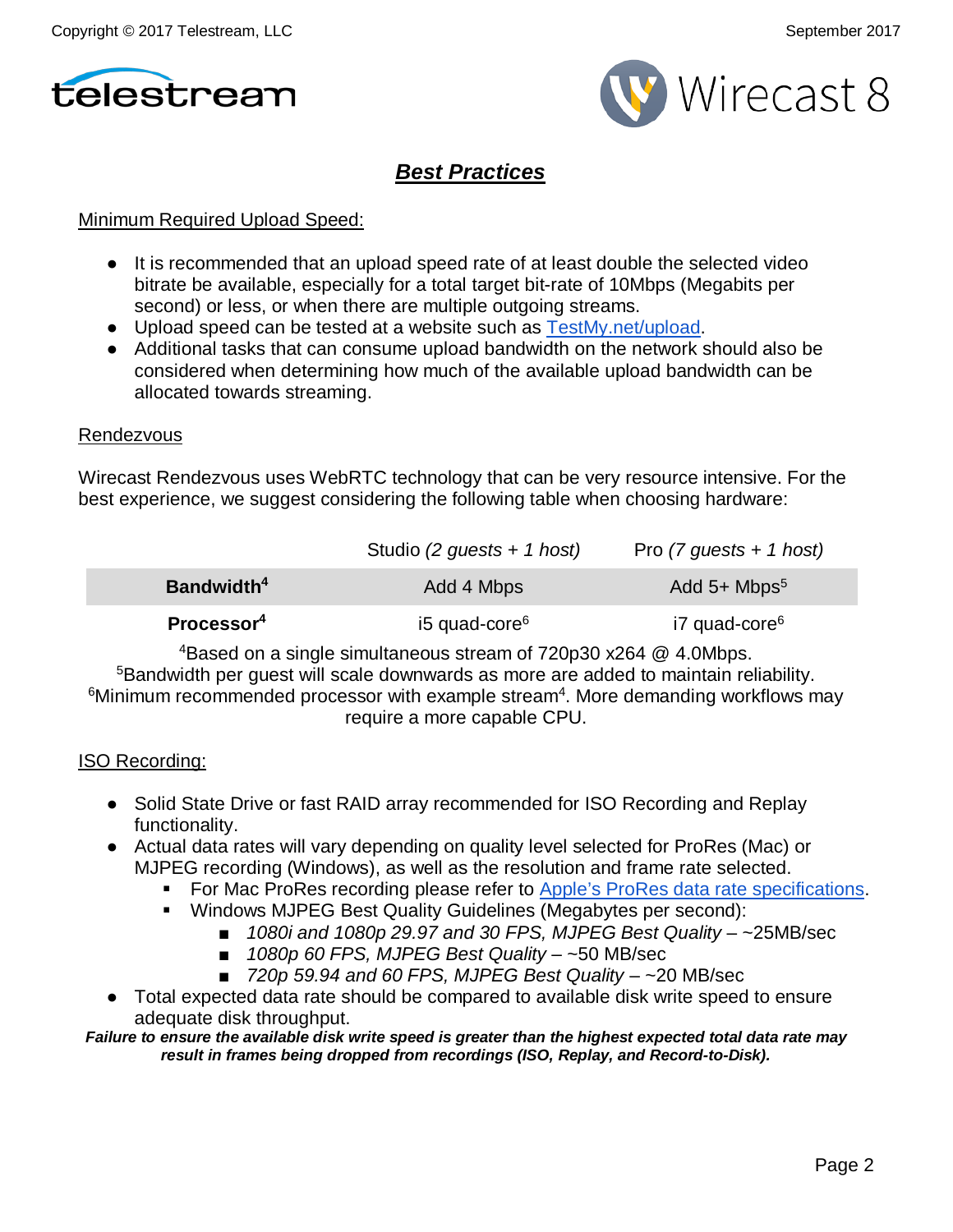



# *Best Practices (cont.)*

#### Hardware accelerated encoding requirements:

● Intel Quick Sync Video encoding requires an Intel CPU with an Intel® QuickSync Video core[.](http://ark.intel.com/search/advanced?QuickSyncVideo=true&MarketSegment=DT)

[List of Intel CPUs supporting QuickSync](http://ark.intel.com/search/advanced?QuickSyncVideo=true&MarketSegment=DT)

- NVIDIA NVENC encoding requires an NVidia GPU with Kepler architecture or newer[.](https://developer.nvidia.com/nvidia-video-codec-sdk) [NVIDIA only maintains a general list of supported GPUs](https://developer.nvidia.com/nvidia-video-codec-sdk)
- Apple Hardware Accelerated H.264 encoding requires a Mac with an integrated Intel GPU\*.

#### High frame-rate streaming (60fps):

- High frame-rate streaming will result in increased CPU usage and require a higher bit rate (4Mbps or higher) for a quality encode.
- Simply switching to a higher frame-rate without ensuring the CPU and bitrate are sufficient may result in a lower quality encode.

#### CPU Usage:

- Consider lowering your canvas frame rate and/or streaming resolution to lower CPU usage.
- Maintained system CPU usage greater than 60% will increase the likelihood of dropped frames.

*(End of Page)*

*<sup>\*</sup>This may change in the future, as the Apple API decides what hardware acceleration method is to be used. At the time of this writing, only Quick Sync via an Intel GPU is supported.*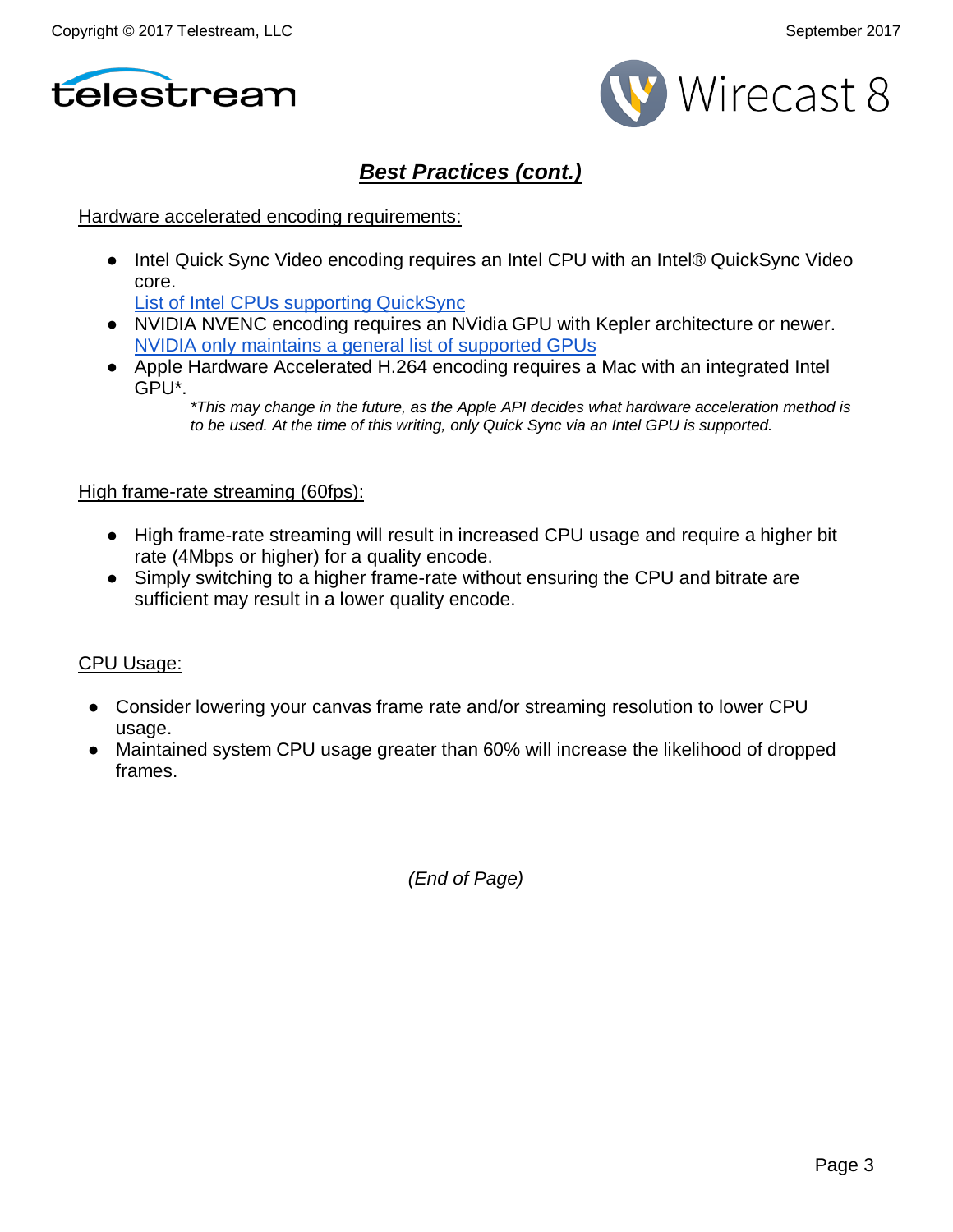



### *8.0 - New Features*

**NEW -** Wirecast Rendezvous | Multi-site production with remote guests

- Easily bring in remote guests without additional hardware or software for the guest
- Send them a link and they can join on a smart device or Chrome/Firefox browser
- Add up to 2 guests in Studio, 7 guests in PRO (Note: Subject to available bandwidth)
- Screen share and Tally lights
- **Companion iOS app (Wirecast Go) for mobile guests**
- **NEW -** Completely new rendering engine
	- Huge performance increases
	- (WIN) Upgrade to Direct 3D 11
	- Added Z-rotation
	- Resize, rotate, and crop handles directly in the Preview Window.
	- Asset Snap-to-grid, Guidelines, and Centering.
	- Add Reflection and/or Drop Shadow to any source.
- **NEW -** Multi-Viewer Output System
	- Support for up to 17 slot multi-viewer output (up to 4 in Studio) to any attached display.
	- Send different configurations (1x, 2x, 4x, 10x, 17x) to different monitors.
- **NEW -** Multi-Channel Audio Ingest
	- Support for up to 16 channels of input via each connected professional audio interface, each NDI source, and/or each capture card input with embedded audio.
- **NEW** Multi-Track Audio Support **(Pro only)** up to 8 tracks
	- **Nulti-language streaming.**
	- **Multi-language recordings.**
	- **ISOlate audio sources for post-production.**
	- **Behind-the-scenes or other commentary track support.**
- **NEW**  Major encoding engine upgrade
	- Substantially less system resource usage for most content when encoding with x264.
	- Higher quality x264 encoding.
	- **Tighter bit rate variations when utilizing CBR (constant bit rate).**
- **NEW** Automatic color space matrix with options for override
	- No more washed out looking sources, Wirecast will auto detect the color space and apply any appropriate conversions to maintain color quality throughout the entire workflow.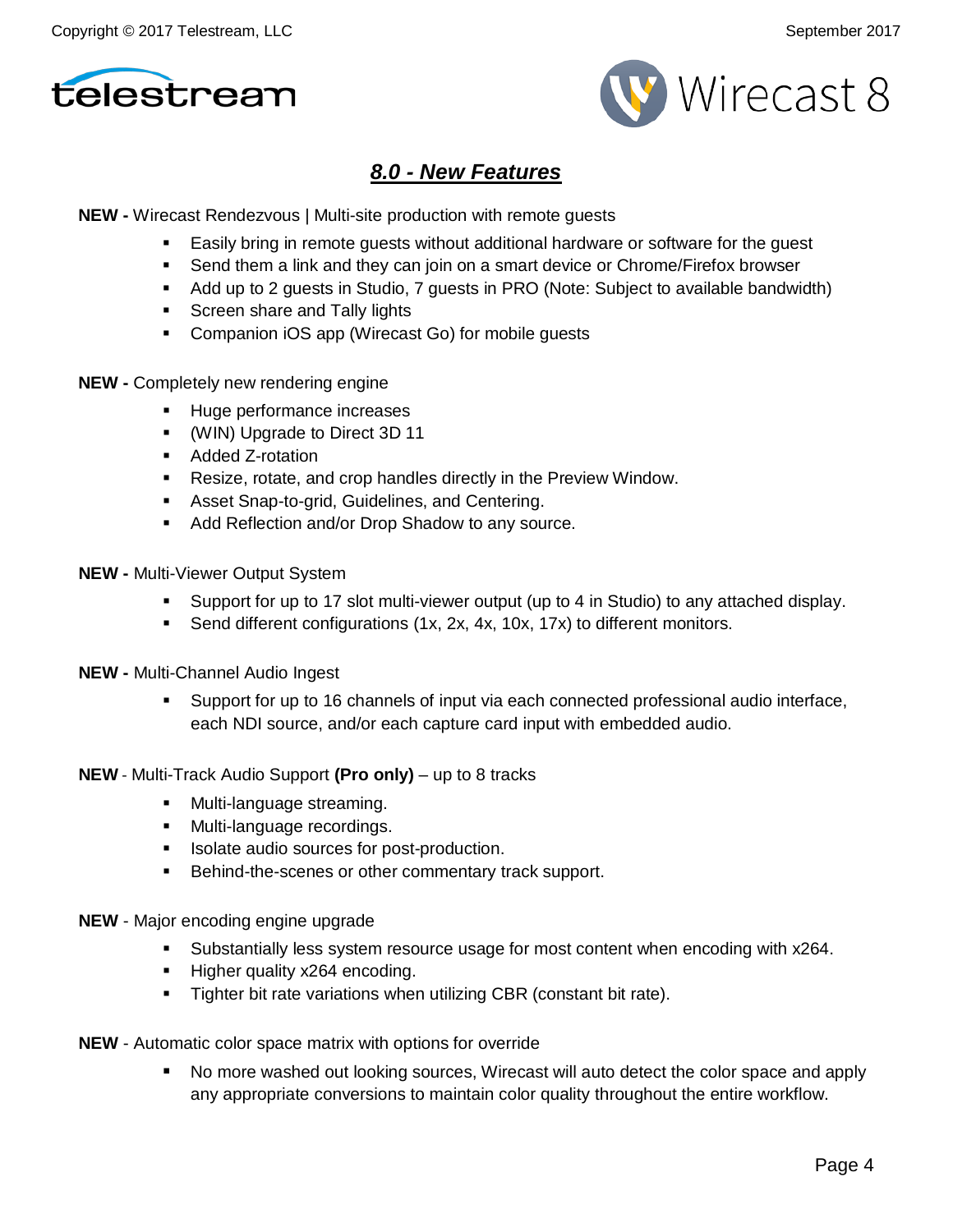



# *8.0 - New Features(cont.)*

**NEW -** [NewBlue Titler Live 3](https://www.newbluefx.com/products/on-air-graphics/titler-live/) - Complete titling suite with social media titling templates, sports templates, and much more.

- **Overview:**
	- Free live Facebook comments with Titler Live 3:
		- **Express** *Free with Wirecast 8 Studio purchase*
		- **Present** *Free with Wirecast 8 Pro purchase*
	- Curate and push live comments from any web browser on your network.
	- Animate comments as they fly in or out.
	- Upgrade to **Social** or **Complete** to add Youtube and Twitter.
	- Updated, expanded, and improved Titler Live modules.
- **Versions:**
	- **Express** *Free with Wirecast 8 Studio* Includes templates for many common titling needs. Does not include Title Designer.
	- **Sport** Sports titles and graphics, scoreboards, integration with Sportzcast live scoreboard data sources.
	- **Social** Display social messages through high-end, animated designs from Twitter, Facebook and Youtube. Even poll your audience in real-time, displaying results graphically.
	- **Present Free with Wirecast 8 Pro** Everything you need to title and produce live shows, events, conferences, church streams, etc.
	- **Complete** All the above for a complete titling solution for any event.
- **NEW**  New Transitions
	- 23 included live transitions.
	- New 'Smooth' transition features allow curve types and animation effects like 'spring'.
- **NEW -** (WIN) Implement WASAPI Audio Capture
	- Reduced audio latency and increased channel support compared to Direct Sound.
	- **Support for newer WASAPI only multi-channel audio devices.**
- **NEW -** (WIN) Implement ASIO Audio Ingestion
	- Support for the industry standard Windows pro audio API.
- **NEW -** (MAC) Added [Syphon](http://telestream.force.com/kb/articles/Knowledge_Article/Wirecast-8-What-is-Syphon) client support for Mac
	- Improved quality and performance over macOS native functionality when capturing Syphon enabled apps on macOS (Adobe After effects and Character Animator, Many VJ tools, Unity engine, and many more).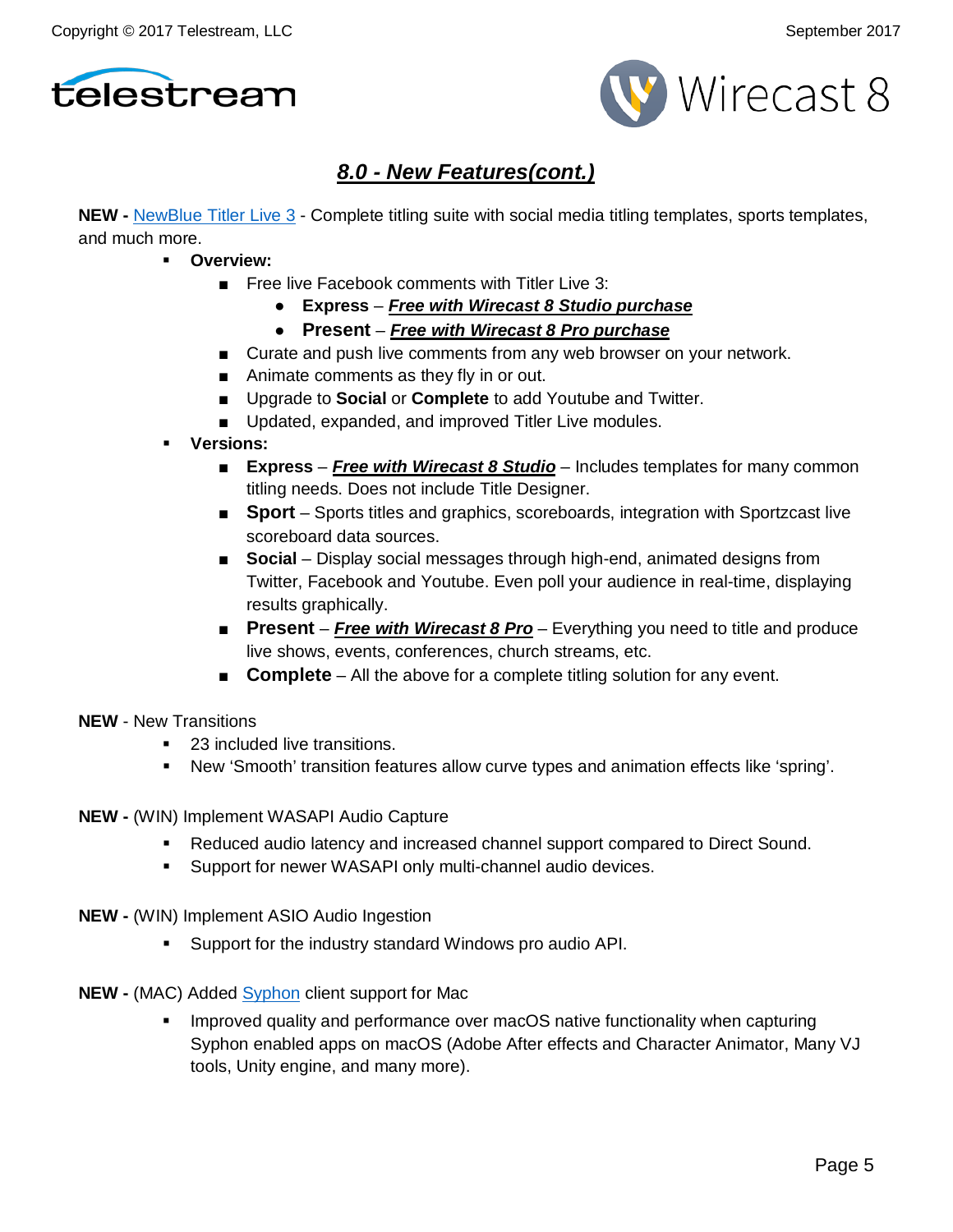



# *8.0 - New Features(cont.)*

**NEW -** New Clock, Timer, and Stopwatch Source

- World clock, time and date functionality all completely customizable.
- Start, stop, and reset with the click of a mouse.
- **NEW -** Add option to override automatic format detection in capture cards
	- Now you can override the automatic detection system and specify the exact setting you need for your workflow.
- **NEW** De-interlacing hot toggle
	- De-interlacing can now be toggled per source in the moment. No need to restart the app.
- **NEW -** Add support for .WebM files
	- **Support for the popular . WebM format when bringing in media files.**
- **NEW -** Add support for Sony XAVC-S video format
	- **Support for the popular XAVC-S format used in Sony cameras.**
- **NEW -** Replay Option to mute audio during playback
	- Now, you can set your replay files to include audio, without having to manually mute each replay clip when used in a live setting with narration. Great for enhancing your postproduction workflow.
- **NEW -** Wirecast Go iOS App
	- **i** iOS only, updated and improved
	- **Integrates with Rendezvous natively**
	- **Replaces Wirecast Cam for Lan/Wifi camera use**

*(End of Page)*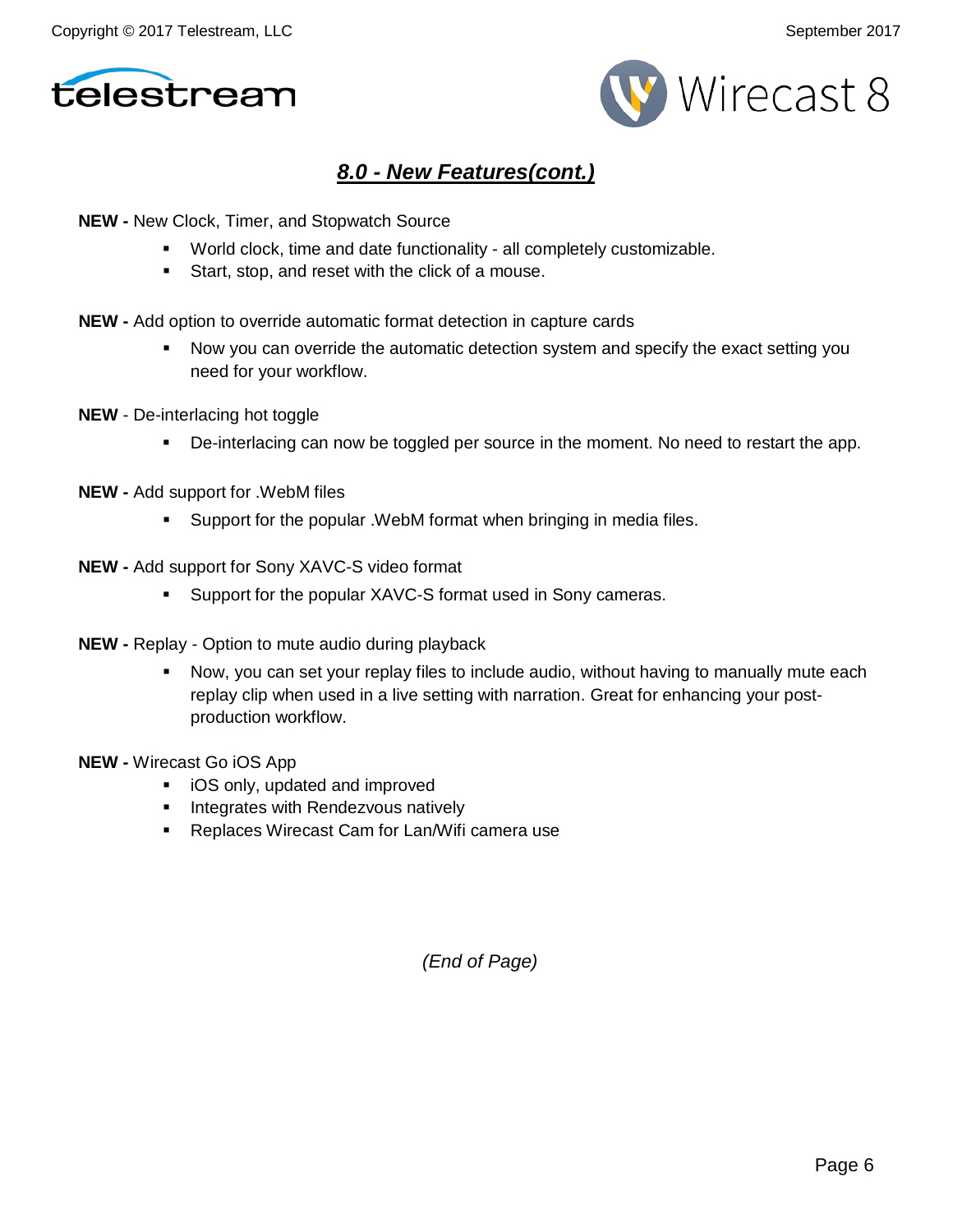



# *8.0 - Improvements & Fixes*

### **Improvements:**

- **IMPROVED -** [Facebook] Logout option to clear security information
- **IMPROVED -** [Facebook] Improve filtering of the With (Sponsor) field to display better results
- **IMPROVED -** [Facebook] Update hyperlinks in Advanced Options to a graphical icon
- **IMPROVED -** [Facebook] Highlight first entry in search fields by default
- **IMPROVED -** [Facebook] Improve readability of highlighted text for search fields on Mac
- **IMPROVED -** [Facebook] Improve responsiveness when switching events on Mac in 8.0 builds.
- **IMPROVED -** [Facebook] Add warning dialog to the "Delete Event" button
- **IMPROVED -** [Facebook] Test for stale URLs (i.e. one that cannot be streamed to) when validating Facebook settings
- **IMPROVED -** (WIN) Put cursor at the end of the field when using Enter to accepting a search value
- **IMPROVED -** (WIN) Refactor Virtual Microphone / Camera Installation & Registration
- **IMPROVED -** Add a "Select All" menu item to allow users to select all sources in Preview
- **IMPROVED -** Add a link to download Remote Desktop Presenter from the add sources menu if it isn't installed yet
- **IMPROVED -** Add boxed icon for virtual microphone toggle
- **IMPROVED -** Add Select All and Unselect All buttons to the "Edit Visible Destinations" window.
- **IMPROVED -** Add Twitter Source to Plus button in shot inspector
- **IMPROVED -** Allow simultaneous CPU and GPU buffers during output
- **IMPROVED -** Asynchronous media file indexing
- **IMPROVED -** Audio Mixer: Click 'R' to pan to 50R / Click 'L' to pan to 50L
- **IMPROVED** Change arrow cursor to hand cursor when hovering over the "Click for help..." links in "Facebook Advanced Options"
- **IMPROVED -** Delay the "missing sources" prompt a second or two after opening a document
- **IMPROVED -** Do not include dynamic outputs in the logic that determines the canvas size.
- **IMPROVED -** Double clicking the vertical split bar between the preview and live panels should toggle between a 75% split and a 50% split
- **IMPROVED -** Eliminate 3 second wait when adding new video sources
- **IMPROVED -** Include "http://" by default in Web Display
- **IMPROVED -** Increase Default Font Size & Change default color to White
- **IMPROVED -** Make newly added video sources scale to fit by default.
- **IMPROVED -** Optimize video format conversions used in ISO recording
- **IMPROVED Organize Add Source Menu**
- **IMPROVED -** Periscope Change the "Start Broadcast" menu item to "Go Live"
- **IMPROVED -** Playlists always transitions all layers rather than just the playlist layer.
- **IMPROVED -** Remove Blank Shot that appears with New Document
- **IMPROVED Remove Camera Preview window**
- **IMPROVED -** Removed Apply button in Capture Card settings as it applies with changes automatically
- **IMPROVED -** Request: Relabel the document recovery message
- **IMPROVED -** Request: Replace the "Clear Layer" (Blank Shot) icon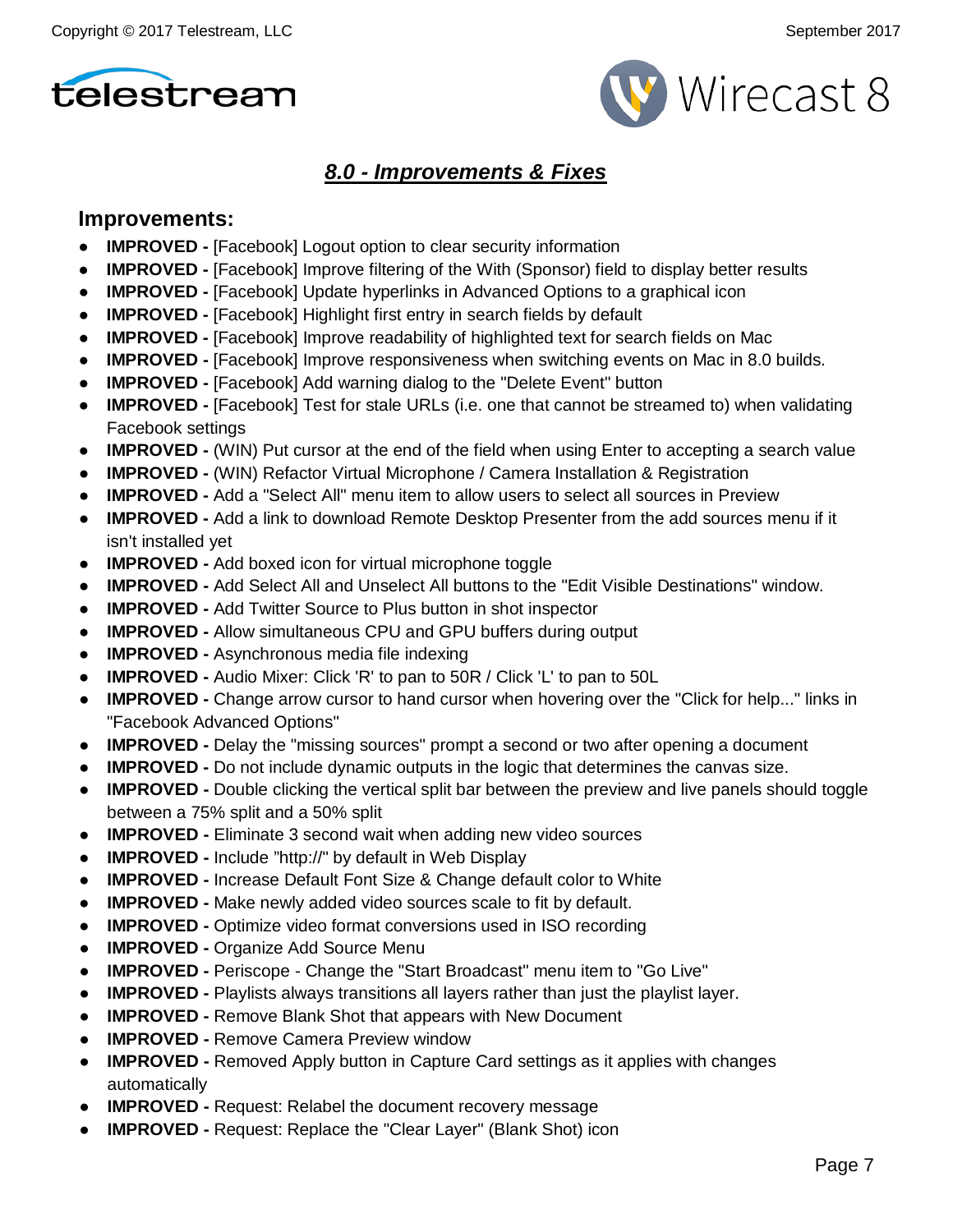



- **IMPROVED -** Smaller resize range for audio mixer
- **IMPROVED -** Support for Viewership when streaming to multiple destinations
- **IMPROVED -** System Audio Capture Should say "Select Audio device: instead of "Audio Settings"
- **IMPROVED -** Take out the padding around the Preview and Master audio meters
- **IMPROVED -** Update Twitch Encoding Settings
- **IMPROVED -** Use the boxed icons from the Mixer in the main UI for Monitor and Mute.
- **IMPROVED -** Users do not need to restart the app for deinterlacing to work

### **Fixes:**

- **FIXED -** (HiDPI) Wirecast icon is low resolution
- **FIXED -** (MAC) (High Sierra) Installer text is hard to read
- **FIXED -** (MAC) Application becomes inaccessible if a user attempts to "Authorize" to "YouTube" while offline
- **FIXED -** (MAC) Audio timestamps passed to external display output plugins are broken
- **FIXED -** (MAC) CEF process separation caused some pages to no longer load correctly
- **FIXED -** (MAC) Crash with specific URL's in the "Web Display" widget
- **FIXED -** (MAC) Dragging the main document UI to the minimum size causes Preview and Live to disappear when the shot editor is open
- **FIXED -** (MAC) OpenGL crash when opening a specific document
- **FIXED -** (MAC) Record to disk ProRes Proxy codec records H.264 video
- **FIXED -** (MAC) Wirecast can crash when selecting a font for title text on Mac
- **FIXED -** (MAC)Apple H.264 hardware encoder disappears when in use
- **FIXED -** (Widgets) Black hex color boxes are unreadable in the "New Source Dialog" window for multiple widget sources
- **FIXED -** (WIN) "Drop Shadow" font style does not match other menu options in the "Preview Inspector"
- **FIXED -** (WIN) "Record to Disk Window Media" is cropped off in the "Output Statistics" window
- **FIXED -** (WIN) (NDI) Clicking "Reconnect" button quickly 5 or more times causes Wirecast to hang
- **FIXED -** (WIN) (NDI) Source doesn't always show up in the capture devices
- **FIXED -** (WIN) 32-bit Virtual camera DirectShow filter fails to register
- **FIXED -** (WIN) Authentication error message shows up twice for several destinations
- **FIXED -** (WIN) Colors do not look right and scaling is off when capturing from YCbCr 4:2:0 video sources
- **FIXED -** (WIN) Crash after exiting Wirecast while tearing down DirectShow device
- **FIXED -** (WIN) Cursor does not change to the "pointer" hand when hovering over hyperlinks in Windows
- **FIXED -** (WIN) Damaged resource notification refers to Mac file type in Windows
- **FIXED -** (WIN) DINPro font does not work in Text Widget
- **FIXED -** (WIN) Encoder audio settings should be limited to 192kbps on Windows only
- **FIXED -** (WIN) External Display Output on Windows will sometimes be very pixelated
- **FIXED -** (WIN) Incorrect error message is displayed when attempting to record Program Replay to a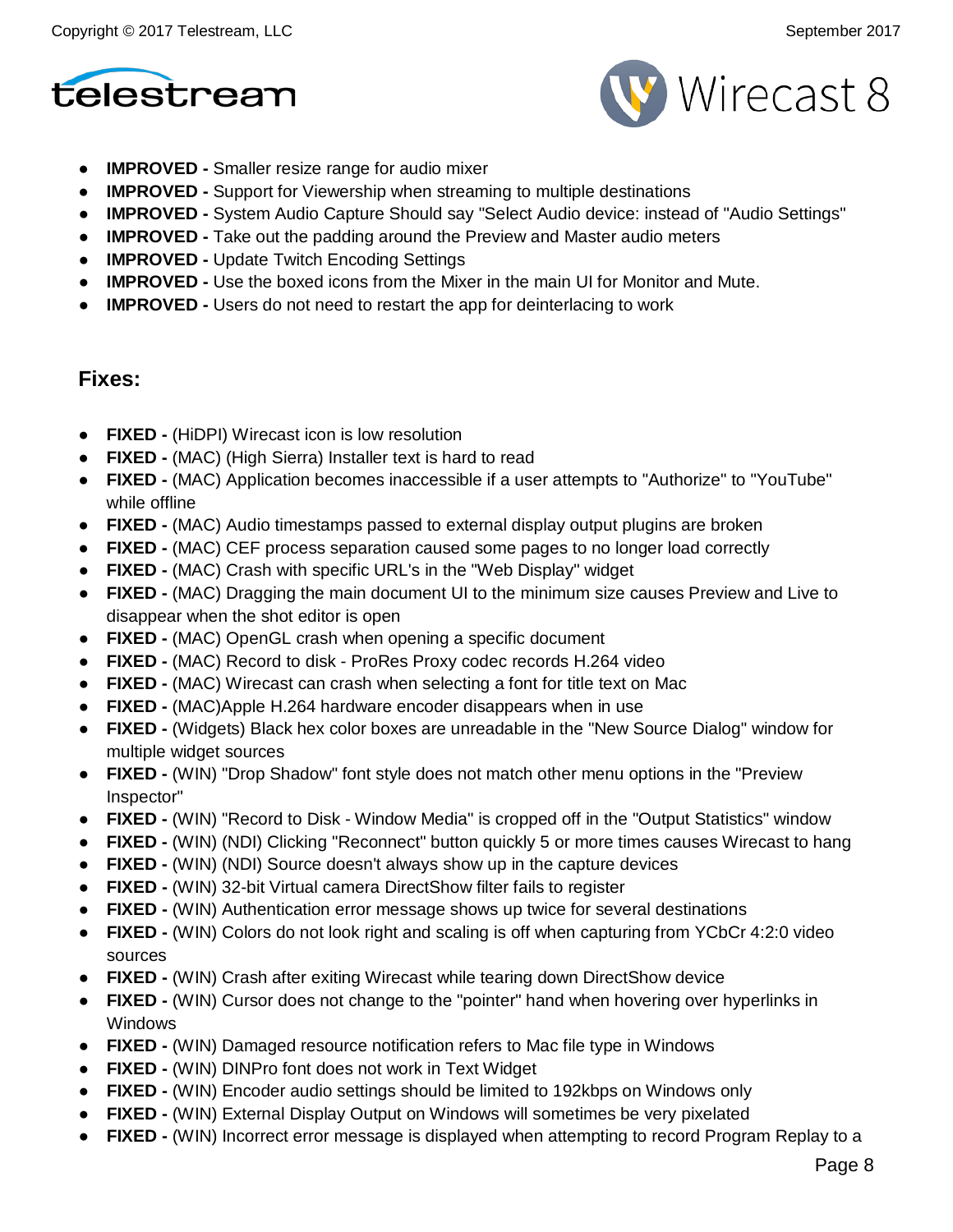



read-only folder

- **FIXED -** (WIN) ISO recordings of DirectShow sources do not start until the source is in the canvas (preview or live)
- **FIXED -** (WIN) Mouse Scroll wheel does not work in Asset Manager
- **FIXED -** (WIN) Output settings window not populating Taskbar or Windows Peak
- **FIXED -** (WIN) Preview/Live flickers with GeForce GTX 980M
- **FIXED -** (WIN) Recordings created in VLC are crashing Wirecast
- **FIXED -** (WIN) 'Replay+ISO', 'Replay' and 'Twitter' menu items don't have hotkey shortcut letters underlined
- **FIXED -** (WIN) Scrubbing the scrollbar for the 'Titles' window too fast will cause the application to hang
- **FIXED -** (WIN) Setting YouTube event to a pre-POSIX start date will crash the application
- **FIXED -** (WIN) Starting NDI or Blackmagic output with specific settings will cause crash
- **FIXED -** (WIN) Titles browsing will not depict thumbnails on initial launch of window
- **FIXED -** (WIN) Verify that AVerMedia Live Gamer HD2 GC570 works with Wirecast
- **FIXED -** (WIN) Windows video playback and encoded output on GTX960 is stuttering
- **FIXED -** (WIN) Wirecast installer shows when opening document from explorer
- **FIXED -** (WIN) YUV sources have washed out colors with NVIDIA GPUs
- **FIXED -** [Facebook] (WIN) Reduce jerkiness when switching between scheduling states
- **FIXED -** [Facebook] authentication page has scroll bars on the bottom and side
- **FIXED -** [Facebook] Progress indicator will not stop if user cancels authentication prematurely
- **FIXED -** [Facebook] refactor destination
- **FIXED -** [Facebook] sponsor setting does not recognize verified page properly
- **FIXED -** [Facebook] Text in the Description Field is a little too far right on Mac
- **FIXED -** [Facebook] Time box is slightly misaligned compared to the Start Date menu
- **FIXED -** [Facebook] Title and Description fields inherit strings from deleted events
- **FIXED -** [Facebook] Unable to Tab from Title field to Description field in Output Settings
- **FIXED -** [Facebook] Users can bypass the Facebook configuration validation by having another destination
- **FIXED -** 1080p Anamorphic setting is not 1440x1080
- **FIXED -** Adding audio filter de-highlights the headphones icon in the audio mixer
- **FIXED -** Audio bitrate settings that are not valid for the encoder are populating the list
- **FIXED -** Audio Effects disappear with playlist shot switching
- **FIXED -** Blackmagic encoder presets causing a crash
- **FIXED -** Changing encoder resolution with Auto Canvas breaks color controls
- **FIXED -** Changing the UI to show program results in black bars
- **FIXED -** Clear Layer can be deleted via Edit menu
- **FIXED -** Corrupted encoding presets could cause documents to fail to open
- **FIXED -** Crash in project with many duplicating titles and playlists
- **FIXED -** Crash when importing an MOV in QuickTime Animation format
- **FIXED -** Crash when switching between Audio FX and/or slider settings within the same slot
- **FIXED -** Cropped DP Shot does not hold settings after closing Wirecast
- **FIXED -** Cropping then moving the image causes resizing
- **FIXED -** Cursor rapidly switches icons during hover after adding a WebStream device to the Shot Bin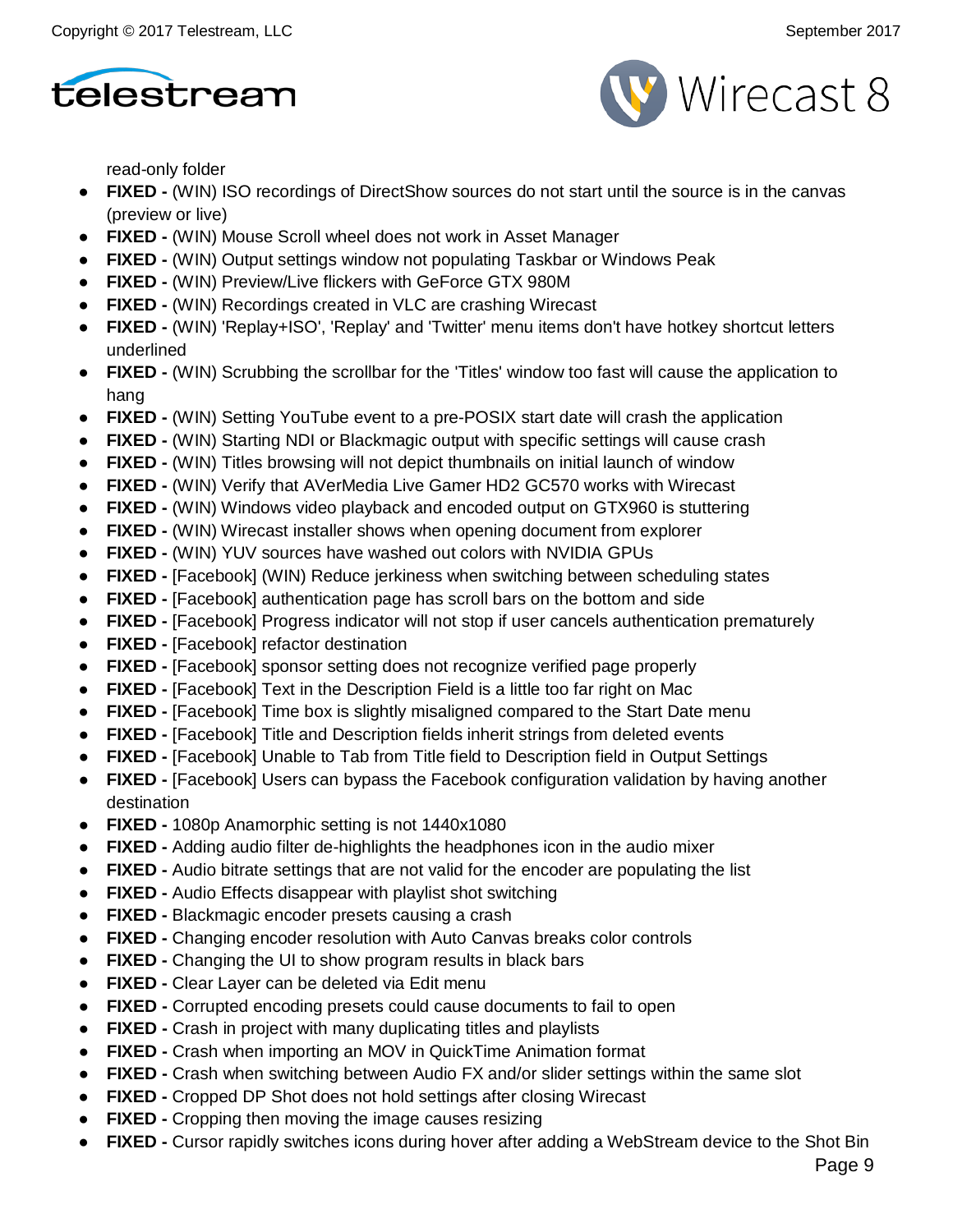



- **FIXED -** Default window height does not show the auto-populated shot on the 3rd layer
- **FIXED -** Disable keyboard shortcut for deleting a shot while the shot editor is open
- **FIXED -** Disconnecting secondary monitor while External Display Output is active does not terminate external viewport
- **FIXED -** Display persists through the External Display Output after closing document
- **FIXED -** External Display Obscuring Wirecast on some systems when external display is unplugged
- **FIXED -** External Display Output only available to the first Wirecast document
- **FIXED -** Hang when ending stream while still recording
- **FIXED -** Image shifts slightly whenever the user uses the crop attribute
- **FIXED -** Image Slideshow source does not convert from OBS converter
- **FIXED -** Indefinite hang in the GlobalHotkeyMonitor
- **FIXED -** ISO Segmented and Replay recordings will drop one frame in between segments
- **FIXED -** ISO not creating files Bluefish 444 Epoch 4K Neutron
- **FIXED -** Localization: Japanese: "Channel" is not localized when certain Broadcast Destinations are selected
- **FIXED -** Localization: Japanese: "Refresh" does not fit within the associated button in the USB Devices window
- **FIXED -** Localization: Locate missing Asset prompt displays placeholder text
- **FIXED -** Localization: Matte selections in the Configure Visual Effects tab are not localized
- **FIXED -** Localization: Multiple strings are not localized in the Desktop Presenter configuration pane
- **FIXED -** Localization: Select Screen Region text is cut off due to line-wrapping beyond the text box
- **FIXED -** Localization: Text does not display properly in the USB Devices window
- **FIXED -** Localization: Text is cut off on the Configure Cropping tab
- **FIXED -** Localization: The Wirecast Menu is not localized
- **FIXED -** Long audio interface names in audio mixer are being cut off
- **FIXED -** Minimize and maximize buttons react on mouse down rather than mouse up
- **FIXED -** Missing Twitch ingest servers in output settings
- **FIXED -** Multiple error messages generated for incorrect authentication to custom partner destinations
- **FIXED -** Pixelated text in lower third
- **FIXED -** Problems invalidating or updating Playlist Shot UI Tabs after the Playlist Shot is moved to another Master Layer
- **FIXED -** Record to Disk MP4 x264 files have an edit list that excludes almost every frame in the first GOP
- **FIXED -** Remove Hitbox CDN as it no longer exists
- **FIXED -** Replay mark in displays incorrectly within the UI for ISO Recordings
- **FIXED -** Replay/ISO menu has two listings for "Configure" and "Configure ISO Outputs"
- **FIXED -** Same shortcut won't work if assigned to multiple actions
- **FIXED -** Scoreboard text size is too big
- **FIXED -** Selecting between options on the Source Properties tab causes Video/Audio to stutter with Blackmagic devices
- **FIXED -** Selecting Solid Background under Text Properties Defaults to a Background with 0%